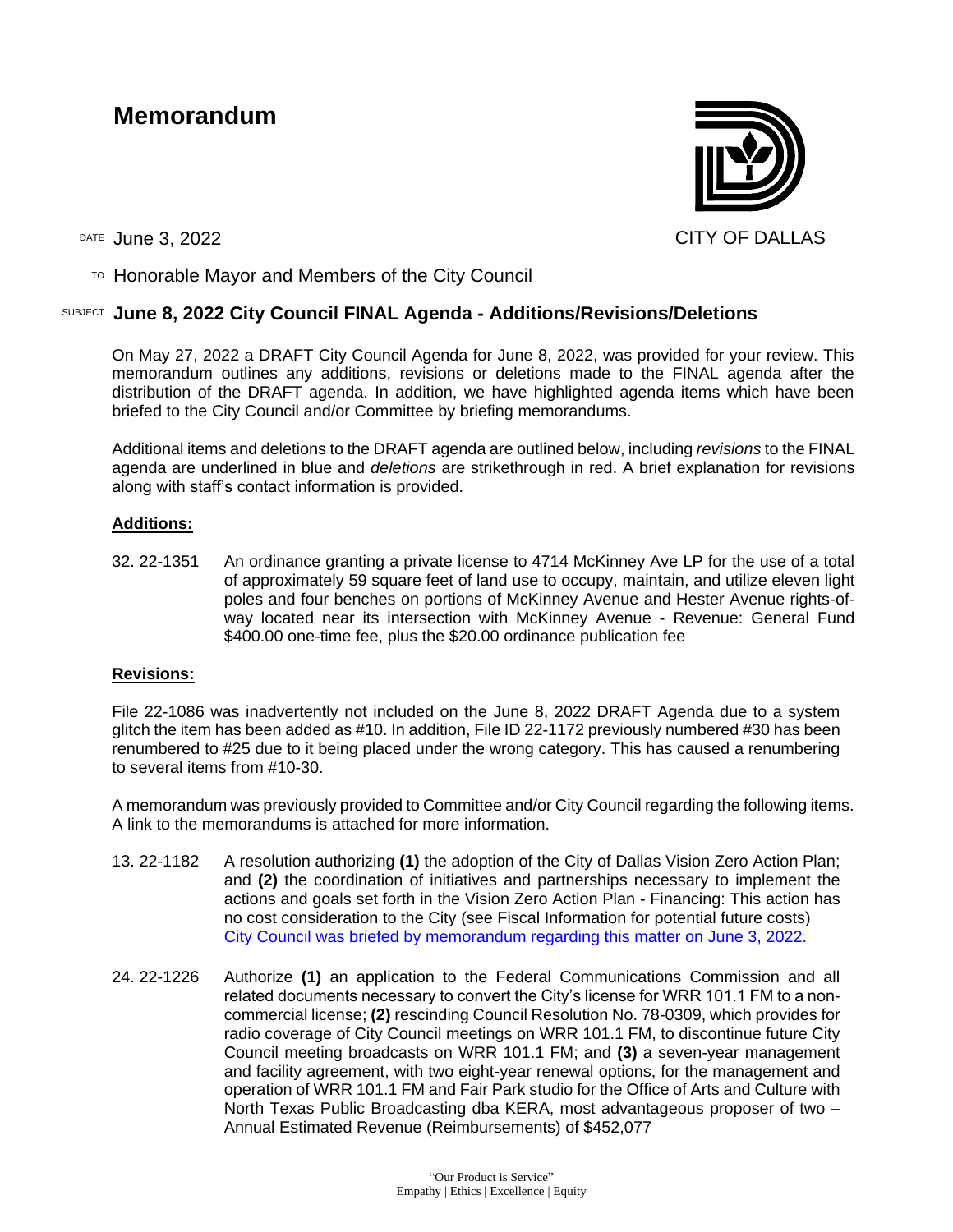DATE June 3, 2022

## SUBJECT **June 8, 2022 City Council FINAL Agenda - Additions/Revisions/Deletions**

[The Quality of Life, Arts and Culture Committee was briefed by memorandum](http://cityofdallas.legistar.com/gateway.aspx?M=F&ID=87889e21-a7d0-4b87-8440-42d0145679f0.pdf)  [regarding this matter on May 16, 2022.](http://cityofdallas.legistar.com/gateway.aspx?M=F&ID=87889e21-a7d0-4b87-8440-42d0145679f0.pdf)

- PH2. 22-1185 A public hearing to receive comments concerning the Dallas Tourism Public Improvement District (the District) expansion in accordance with Senate Bill 804, allowing the City to include property in a hotel-public improvement district (hotel-PID) with the property owner's consent if such property could have been included in the District, when created, without violating the petition thresholds, to provide supplemental public services funded by assessments on Dallas hotels with 100 or more rooms (Qualifying hotels); and at the close of the hearing, authorize a resolution approving District boundary expansion to include an estimated six additional Qualifying hotels in the District not described in the resolution or petition re-establishing the District in 2016 or 2020 boundary expansion (District expansion) - Financing: This action has no cost consideration to the City (see Fiscal Information) [The Economic Development Committee was briefed by a memorandum regarding this](https://cityofdallas.legistar.com/View.ashx?M=F&ID=10858992&GUID=A36B2EAC-599C-4339-8270-4230EE3D5819)  [matter on May 2, 2022.](https://cityofdallas.legistar.com/View.ashx?M=F&ID=10858992&GUID=A36B2EAC-599C-4339-8270-4230EE3D5819)
- PH3. 22-1186 A public hearing to receive comments concerning the renewal of the Knox Street Public Improvement District (the District), in accordance with Chapter 372 of the Texas Local Government Code (the Act), for the specified area of the District, to provide supplemental public services to be funded by assessments on real property and real property improvements in the District; and, at the close of the public hearing, authorize: (1) approval of a resolution renewing the District for a period of ten years, from 2023 to 2032; (2) approval of the District's Service Plan for 2023-2032 to provide supplemental public services, to be funded by assessments on real property and real property improvements in the District; and (3) a management contract with Knox Street Improvement District Corporation, a Texas nonprofit corporation as the management entity for the District - Financing: This action has no cost consideration to the City (see Fiscal Information) [The Economic Development Committee was briefed by a memorandum regarding this](https://cityofdallas.legistar.com/View.ashx?M=F&ID=10858992&GUID=A36B2EAC-599C-4339-8270-4230EE3D5819) [matter on May 2, 2022.](https://cityofdallas.legistar.com/View.ashx?M=F&ID=10858992&GUID=A36B2EAC-599C-4339-8270-4230EE3D5819)
- PH4. 22-1187 A public hearing to receive comments concerning the renewal of the Lake Highlands Public Improvement District (the District), in accordance with Chapter 372 of the Texas Local Government Code (the Act), for the specified area of the District, to provide supplemental public services to be funded by assessments on real property and real property improvements in the District; and, at the close of the public hearing, authorize: **(1)** approval of a resolution renewing the District for a period of ten years, from 2023 to 2032; **(2)** approval of the District's Service Plan for 2023-2032 to provide supplemental public services, to be funded by assessments on real property and real property improvements in the District; and **(3)** a management contract with Lake Highlands Improvement District Corporation, a Texas nonprofit corporation as the management entity for the District – Financing: This action has no cost consideration to the City (see Fiscal Information) [The Economic Development Committee was briefed by a memorandum regarding this](https://cityofdallas.legistar.com/View.ashx?M=F&ID=10858992&GUID=A36B2EAC-599C-4339-8270-4230EE3D5819)

[matter on May 2, 2022.](https://cityofdallas.legistar.com/View.ashx?M=F&ID=10858992&GUID=A36B2EAC-599C-4339-8270-4230EE3D5819)